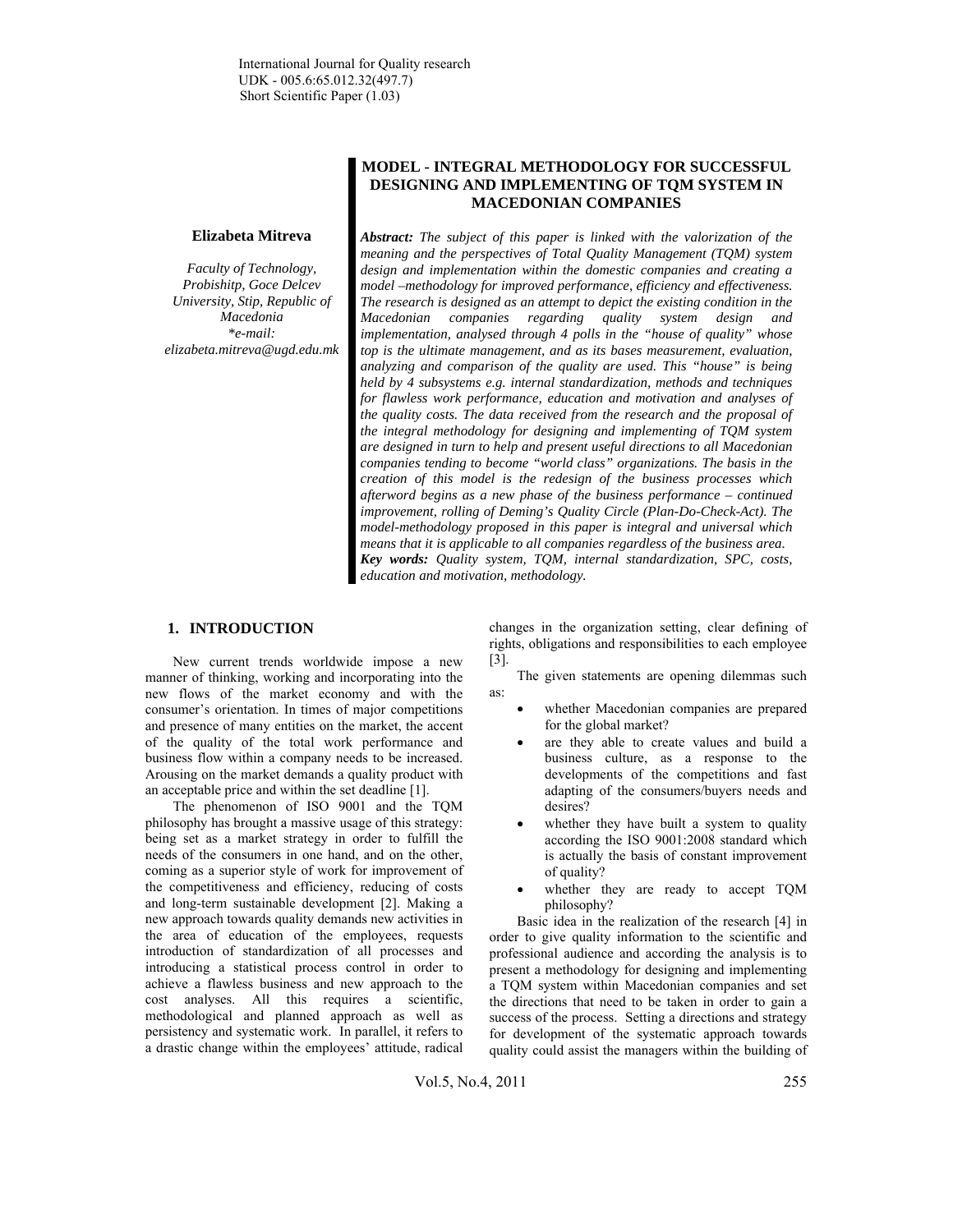

quality system to a more comprehensive manner in a short notice.

#### **MATERIALS AND METHODS**  $2.$

The research has been done in a form of attempt to face the current condition within Macedonian companies in the domain of designing and implementation of quality system through four polls of the "House of quality "(internal standardization, methods and techniques for flawless business, analysis of quality costs, education and motivation), whose pick is represented by the top management and as base come the measurement, evaluation, analyzing and comparison of the good/bad quality [4]. A special attention is given to the collecting of the entering data included in the research. As an instrument there was a questionnaire used that was designed to give an accurate analysis in a manner of entire and correct fulfilling. At the same time there were some direct contact made with the top management and the employees, in order to depict the authenticity of the questionnaire and to present the realistic condition of the companies. The data received from the research are processed with adequate mathematical-statistical methods. Pareto analysis was used for frequency as well as for analysis in order to calculate the involvement of certain answers in percentages. The structure of the examined companies  $(151)$  – the participants in the research according the economic activity that it belongs to (National qualification of activities -NKD Rev. 2 - "Official Gazette of R. of Macedonia" no.  $147$ ,  $26<sup>th</sup>$  of November  $2008$ ) is given in a fig. 1.



Figure1: Companies' participation divided according their economic activities

# 3. RESULTS AND DISCUSSION

The usage of the internal standardization and quality providing within Macedonian companies

If the quality system is introduced and certified according the ISO 9001:2008 standard, it means that the companies will be aware about the values of quality and will be able to operate with it. There is a stiff determination of the top management regarding quality; also there is a defining and organizational culture, documentation for the system and trained individuals as well. The alerting fact is that only 40% of the examined companies  $(151)$  owe a quality system according ISO 9001:2008, which appears as a relatively small figure. The need of training according international standards has forced some of the managers and owners to implement a quality system. The structure of the companies that have certified a quality system according ISO 9001:2008 and the assets from its *implementation is seen through the following:* 

60% of the companies that have implemented the quality system, see the assets in *gaining a* better quality of the products/ services, reduction of the total costs, consumers/buyers contentment etc.

- 25% of the examined aim to get ISO certificate hanging on the wall, without real purpose to improve the company, to manufacture quality products, and to settle the business processes for a coopration with the buyers and partners worldwide:
- 15% of the examined that have implemented the quality providing system of products/ services but considered that only serve to realize additional unnecessary expenses and bureaucracy, do not see assets, do not realize the desired advantages on the market, and do not fulfil the demands of ISO 9001 standards.

Macedonia owns a huge number of companies that have certified a quality system according the ISO 9001 but did not succeed to survive the transition period because of a bad implemented transformation. The managers have estimated the obstacles within the process of implementation of the quality system:

- monopoly of certain companies;
- management style and culture;

E.Mitreva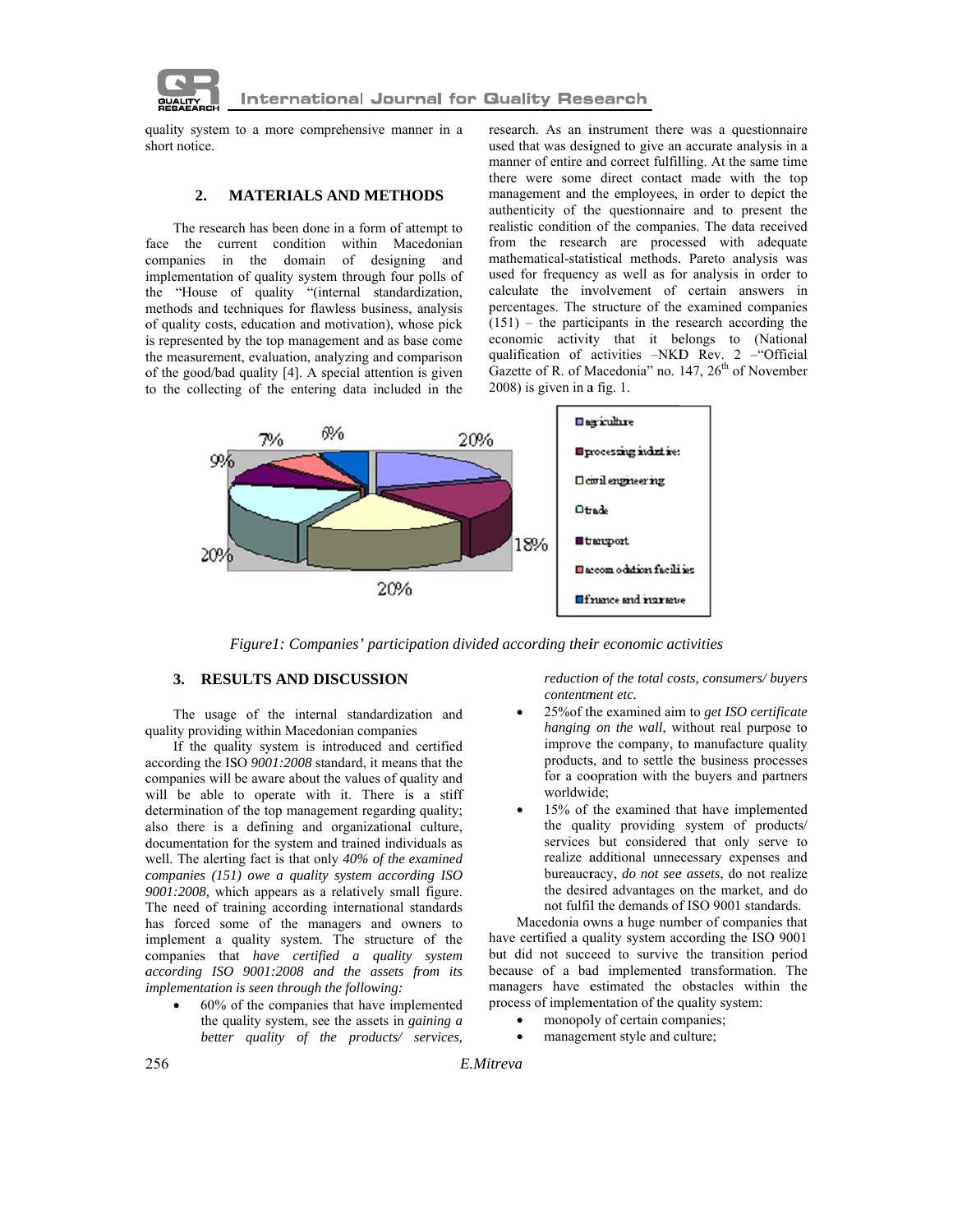**International Journal for Quality Research** 



- attribute the peculiarities;
- tendency to improvise;
- the attitude that it's someone else's fault for a certain problem;
- claiming that the quality system is destroying the creativity;
- the attitude that quality is expensive and luxury;
- the opinion that quality is provided through control;
- fear of changes maintaining status- quo;
- mentality, lethargy and shallowness we do not have a time to do that.

#### *The usage of quality methods and techniques within Macedonian companies*

Quality providing methods and techniques are instruments for implementing actions in order to improve quality. Those are integral part of quality management according a defined policy, aims and responsibilities of the company, as well as creating comparative advantages on the market. *In order to find out if the Macedonian companies have established a control of processes by achieving defined quality with least costs of working, the question is raised: what type of quality control of products/ services do they practice?* 

- 113 companies have claimed that they possess quality control;
- 48 of them use a line control;
- 107 of them practice 100% control;
- 29 implement statistical control;
- the alerting fact is that in 137 companies, 5 to 15% is receiving the daily production returned for an additional processing.

The quality as a phenomenon within the Macedonian companies is at a lowest level because of the bad managing of the business processes, inefficient control, and huge percentage of defects, which exceeds the permitted one. The technical equipment of the companies is close to a sufficient level and fulfills the current demands of the purchasers/ customers, but the problems are mainly originating from the badly organized business processes and the inability to meet the required quality standards.

The reasons are not the deficiencies of modern technology but weak managerial abilities, qualifications and completeness and qualitative leading of business processes. They mainly use line form of company leaderships (in separate phases) that are known by the higher costs of working.

## *Do Macedonian companies learn new things?*

In order to get the real picture of the Macedonian companies, whether they learn and whether they stimulate the individual and collective education in order to improve the outcomes of the organization in a way that is important for all users, there are few questions raised: *do those companies gain additional knowledge and is there a cooperation with the educational institutions?* 

- 97 of them practice training from time to time at work;
- 40 of them do not practice trainings for gaining additional knowledge;
- only 5 of them have attended a training twice a year that is a minimum of a yearly professional improvement in the era of education;
- 57 of them have used the services of the educational-research centers.

*The alarming is the fact that 40 companies do not practice training for gaining additional knowledge* and a lifelong improvement is the condition for survival on the modern business.

*Those real indicators show that not attending training on a regular basis is one of the reasons for being uncompetitive at the global market.*

#### *How much is the motivation a significant factor for quality providing?*

The motivation of the employees is the most sensitive part of the organizational behavior and is expressed through contentment of the employees.

*The question how do the companies motivate the employees, the answer that appears most frequently is the increase of payment:* 

- 120 of the examined have responded that they motivate employees through salary raise;
- 15 of them motivate the employees by bonuses apart from the salary raise;
- 10 of them do it by allowing a development to a higher valued position in the company;
- 6 of them motivate the employees using combined and complex methods that are known and accessible to all employees.

*The necessity to build a solid system of quality and usage of TQM strategy within Macedonian companies would be realized only by building a system for motivation as a consisting part of the house of quality, and this refers to: integrity of motivation factors, as measure for stimulation and strategies that will systematically and planned incorporate within the working and organizational activities, in order to motivate the employees. But in order to achieve that,* the top management needs to:

- attract and maintain the most quality personnel;
- provide a quality realization of the undertaken tasks;
- stimulate creativity and innovativeness;

Vol.5, No. 4, 2011 257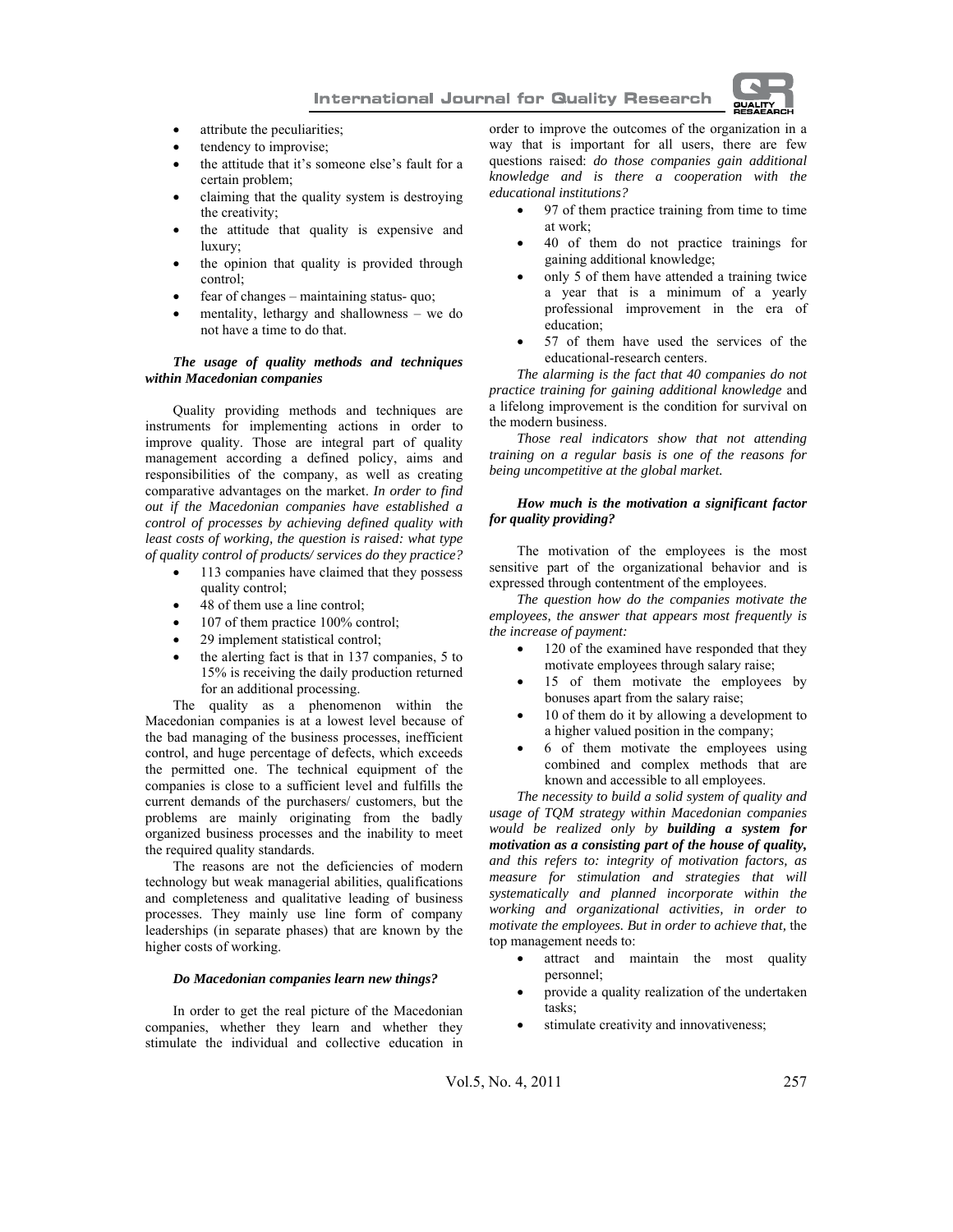**International Journal for Quality Research** 



• provide an identification of the employees with the company and their engagement in its constant development.

#### *How to manage the quality costs within Macedonian companies?*

*Quality costs appear because of existence or a possibility of a bad quality. The question whether the companies make analysis for quality costs (defects, reclamations, discarded products etc), the gained results refer to the following:* 

- 29% of them make analysis of costs in terms of quality;
- 71% of them set the analysis to a check up of reclamations of purchasers/ consumers, without analysis of the discarded, no check up of its origin and reasons.

All of this leads to a major loss, not realizing of planned financial outcome, loss of respect, loss of additional time and material for corrections. *The practice within Macedonian companies refers to the fact that they do not pay attention to the analysis of costs for quality because of their lack of knowledge therefore the products/ services are not competitive enough at the market.* 

- weak quality care;
- insufficient attentiveness for continuous education;
- weak investment in innovations;
- small number of companies where the quality system is built;
- insufficient care towards the employees, purchasers, delivery personel and the community;
- weak usage of statistical process control;
- working along with huge expenses;
- teamwork is considered as a taking a step back;
- lack of macro climate for quality development in Macedonia;
- shortage in motivation for quality development within companies;
- weak usage of information technology within production;
- getting a certificate by all means;
- defficiency in strategy planning and effective managing (usually one man is multifunctioning).

In one word, the **reengineering** is a necessity within Macedonian companies. The need of reengineering could appear to companies into a deep crisis or ones expecting the crisis. The usage of the reengineering is present to companies that are in a good condition and owe a potential for development and raise, but also willing to go along the trends of the

global market.

In that sense, there is a suggestion for a **model integral methodology for successful designing and implementing of TQM system in Macedonian companies [4].** 

The suggested integral methodology for designing and implementing TQM system starts with the desires and necessities of the purchasers/ consumers and ends up with the measuring of their contentment and the outcomes of the company. The integral methodology for designing and implementing of TQM system within the companies is done in three phases:

- first phase: Methodology for strategy level of management;
- second phase: Methodology for a tactical level of management;
- third phase: Methodology for estimation of success of the designed and implemented system according TQM.

Not including the participation of the top management and its dedication and decisiveness, there are no doable changes, because it all begins and ends from the top. The usage of the information technology is a necessity in the designing and implementing the TQM system within Macedonian companies.

#### **First phase: Methodology for strategy level of management**

*At a strategy level the determined sections are:* 

- development strategy through policy for quality;
- plan for strategy development (gantogram).

The quality policy is created bt the top management, and its implemented by the tactical and/or operative level. The *quality policy* should be in accordance with the business policy of the company such as:

- clearly written and comprehensive to all and mostly to the managers of all levels;
- applicable to all elements of the system;
- applicable in every documentation and segments of the company (offices, segments of the company (offices, departments).

*The plan of strategy realization* for designing and implementing a TQM system consists tasks and activities that need to be clearly defined, according the initial base: plan-do-check-correct and having precisely determined: who-what-where-when- to whom is responsible through the achieving of the plan.

Second phase: Methodologies for tactical level of management

The second phase of the designing and implementation of TQM system according the plan and strategy for realization of the first phase, the following actions take part: design of the reengineering and the radical redesigning of the business processes in order to

258 *E.Mitreva*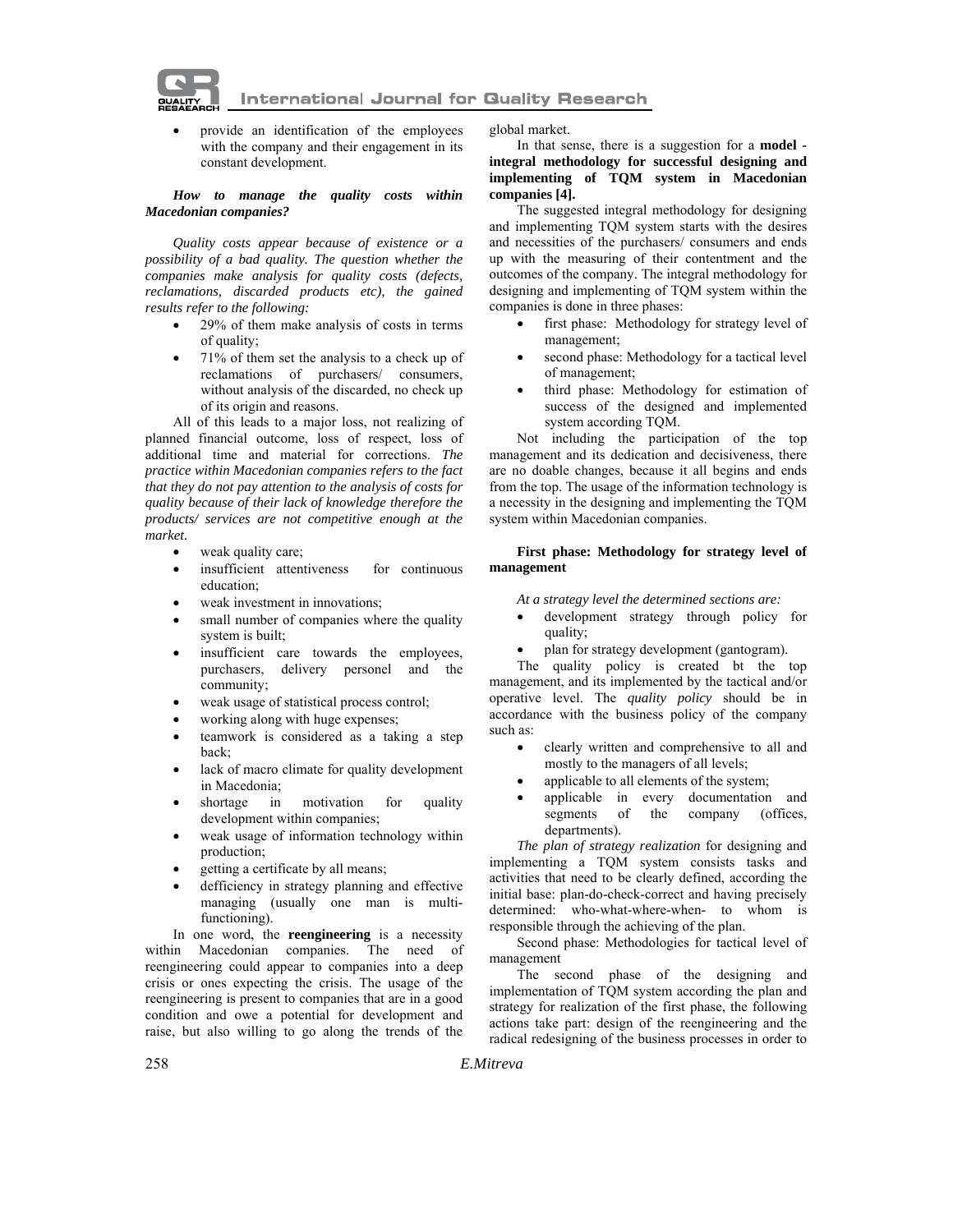

achieve an integral management with quality with least costs of working. If top management makes a decision for a radical

reengineering, the current structure is being ignored

and the business processes are being defined all over

again.

Second phase is consisted of the usage of methodologies for design and implementation of subsystems of TQM system, fig 2:



Figure2: Proposal for an integral methodology for designing and implementing of TQM systems within companies

- Methodology of subsystem internal standardization;
- Methodology of subsystem statistical process control;
- Methodology for analysis for total costs of a given process;
- Methodology of subsystem education;
- Methodology for building a subsystem for motivation.

Methodologies for tactical level of management are done through the following steps:

- designing the subsystems in the TQM system;
- election of teams for each subsystem;
- plan for designing and implementing the subsystems.

Those subsystems are designed by the management from the tactical level (in large-sized companies), and in the small-sized companies the selection could be by the managers from operative or strategy level, introducing the policy for quality as a base according to which the quality system begins to be developed into practice. In the second phase of the TQM system design, the key business processes and their sub-items are being determined, therefore the strategy is set to a recognizable and everyday activities and the functional approach is replaced with the process. The model methodology that is being suggested is an integral and universal, meaning that it's applicable to all companies regardless of their business type and the success of its usage will depend only if the integration of information technology is achieved by: internal standardization, methods and techniques for flawless production, system for analysis of costs and continuous education and motivation of the employees in order to provide

competitive advantage. The base in creating this model is redesign, reengineering of the business processes, subsequent to the beginning of a new phase for business dealing - continuous improvement and spinning the Deming's quality circle (Plan-Do-Check-Act).

### Methodology for assessment of success of the designed and implemented TQM system (Audit)

Self-evaluation, as a basic principal for usage of integral methodology of TQM system is significantly crucial for proper usage of the system itself. The selfevaluation is realized through number of documented procedures for comparison of the realized model in terms of the planned one. The monitoring does not penetrate only within the quality of products/ services but within the adequacy of total TOM system within the *implementation of the quality functions.* 

## **4. CONCLUSIONS**

One part of the suggested methodologies for the subsystems in the house of quality are tested through the practice at some companies in Macedonia, all from different sectors and they have presented results that lead to the fact that the suggested methodology is certainly applicable. It should be emphasized that the assets from the introduction on this model cannot be visible immediately, but during a longer time period. Nevertheless, it should not be one of the reasons to resign from the starting initiative because quality comes as a long-term process.

Without dedication of the top management towards the set aims for quality and consistency within their implementation, all the effort might be just a waste of time and finance and at the same time a good reason for

Vol.5, No. 4, 2011